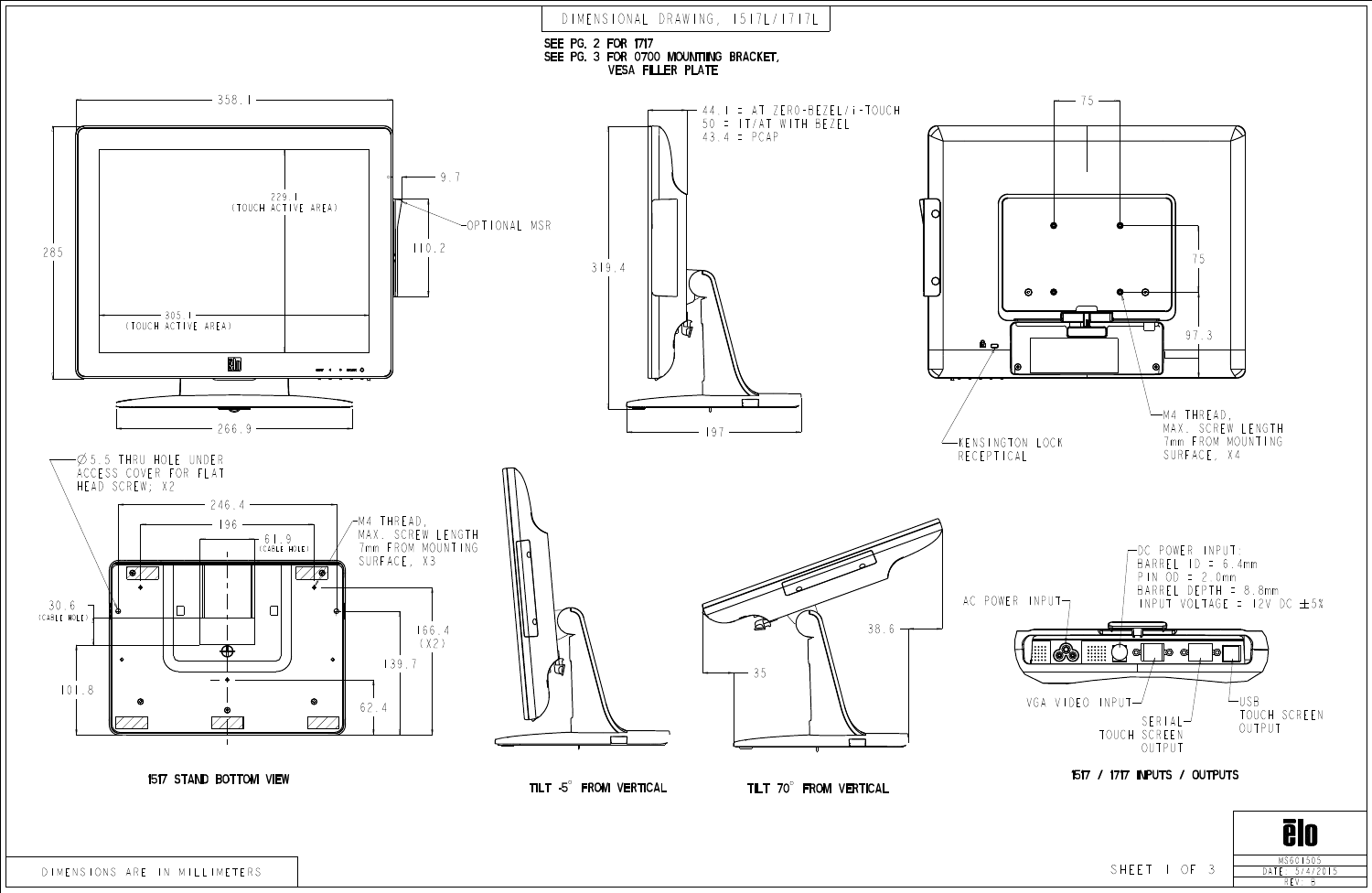## DIMENSIONAL DRAWING, 1517L/1717L